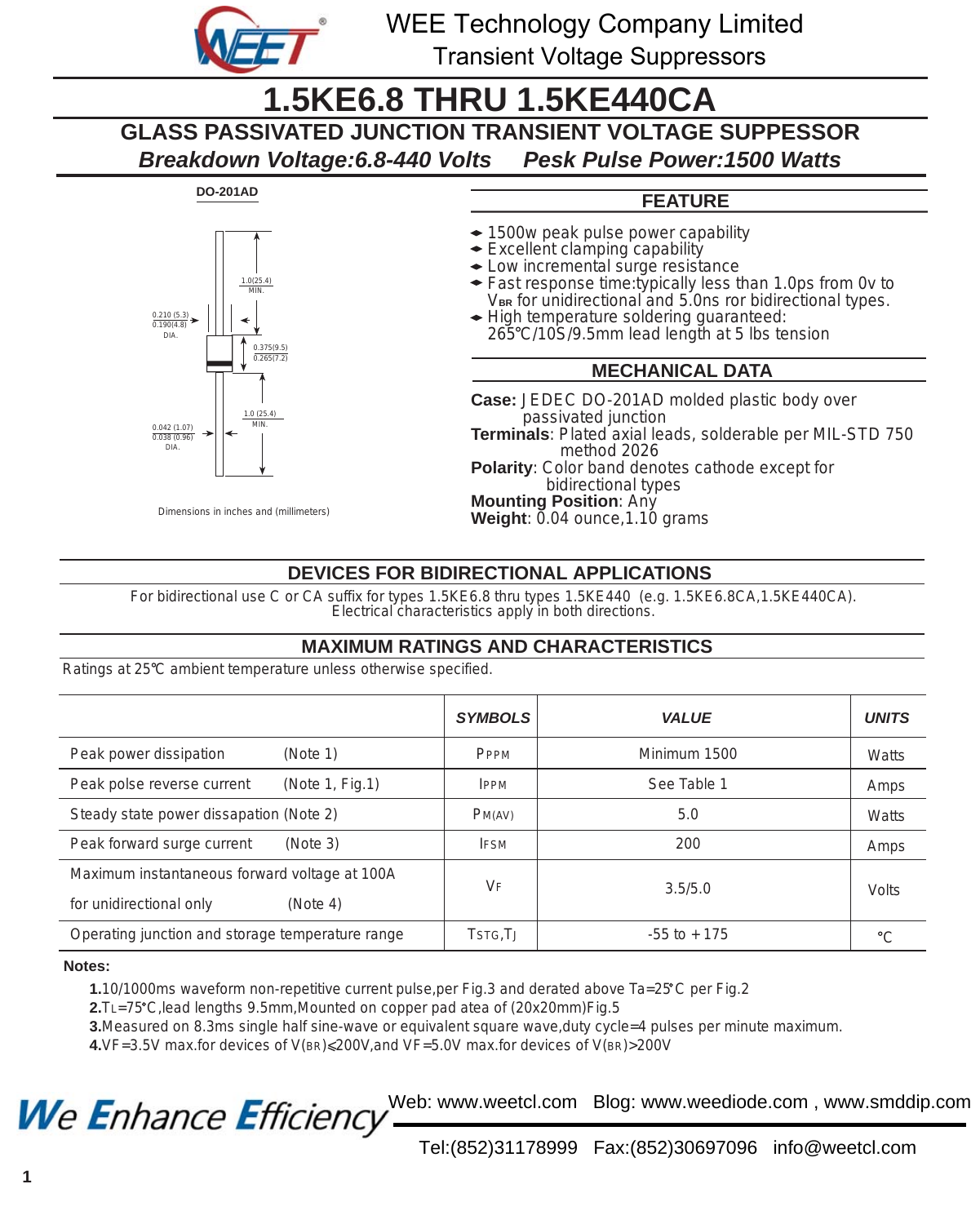

# WEE Technology Company Limited Transient Voltage Suppressors

ELECTRICAL CHARACTERISTICS (at TA=25°C unless otherwise noted)

| Device<br>Type | Breakdown<br>Voltage V(BR)<br>$(Volts)$ (NOTES 1) | <b>Test</b><br>Current | Stand-off<br>Voltage | Maximum<br>Reverse<br>Leakage | Maximum<br>Peak Puls<br>Reverse Current | Maximum<br>Clamping<br>Voltage at | Maximum<br>Temperature<br>Coefficient |                                         |
|----------------|---------------------------------------------------|------------------------|----------------------|-------------------------------|-----------------------------------------|-----------------------------------|---------------------------------------|-----------------------------------------|
|                | <b>MIN</b>                                        | <b>MAX</b>             | Tr(mA)               | <b>VWM</b><br>(Volts)         | atVw <sub>M</sub><br>ID(NOTE3)(mA)      | <b>IPPM(NOTE2)</b><br>(Amps)      | <b>IPPM</b><br>Vc(Volts)              | of $V(BR)$<br>$(\frac{\%}{c})^{\circ}C$ |
| 1.5KE6.8       | 6.12                                              | 7.48                   | 10.0                 | 5.50                          | 1000.0                                  | 139                               | 10.8                                  | 0.057                                   |
| 1.5KE6.8A      | 6.45                                              | 7.14                   | 10.0                 | 5.80                          | 1000.0                                  | 143                               | 10.5                                  | 0.057                                   |
| 1.5KE7.5       | 6.75                                              | 8.25                   | 10.0                 | 6.05                          | 500.0                                   | 128                               | 11.7                                  | 0.061                                   |
| 1.5KE7.5A      | 7.13                                              | 7.88                   | 10.0                 | 6.40                          | 500.0                                   | 133                               | 11.3                                  | 0.061                                   |
| 1.5KE8.2       | 7.38                                              | 9.02                   | 10.0                 | 6.63                          | 200.0                                   | 120                               | 12.5                                  | 0.065                                   |
| 1.5KE8.2A      | 7.79                                              | 8.61                   | 10.0                 | 7.02                          | 200.0                                   | 124                               | 12.1                                  | 0.065                                   |
| 1.5KE9.1       | 8.19                                              | 10.0                   | 1.0                  | 7.37                          | 50.0                                    | 109                               | 13.8                                  | 0.068                                   |
| 1.5KE9.1A      | 8.65                                              | 9.55                   | 1.0                  | 7.78                          | 50.0                                    | 112                               | 13.4                                  | 0.068                                   |
| 1.5KE10        | 9.00                                              | 11.0                   | 1.0                  | 8.10                          | 10.0                                    | 100                               | 15.0                                  | 0.073                                   |
| 1.5KE10A       | 9.50                                              | 10.5                   | 1.0                  | 8.55                          | 10.0                                    | 103                               | 14.5                                  | 0.073                                   |
| 1.5KE11        | 9.90                                              | 12.1                   | 1.0                  | 8.92                          | 5.0                                     | 92.6                              | 16.2                                  | 0.075                                   |
| 1.5KE11A       | 10.5                                              | 11.6                   | 1.0                  | 9.40                          | 5.0                                     | 96.2                              | 15.6                                  | 0.075                                   |
| 1.5KE12        | 10.8                                              | 13.2                   | 1.0                  | 9.72                          | 5.0                                     | 86.7                              | 17.3                                  | 0.078                                   |
| 1.5KE12A       | 11.4                                              | 12.6                   | 1.0                  | 10.2                          | 5.0                                     | 89.8                              | 16.7                                  | 0.078                                   |
| 1.5KE13        | 11.7                                              | 14.3                   | 1.0                  | 10.5                          | 5.0                                     | 78.9                              | 19.0                                  | 0.081                                   |
| 1.5KE13A       | 12.4                                              | 13.7                   | 1.0                  | 11.1                          | 5.0                                     | 82.4                              | 18.2                                  | 0.081                                   |
| 1.5KE15        | 13.5                                              | 16.5                   | 1.0                  | 12.1                          | 5.0                                     | 68.2                              | 22.0                                  | 0.084                                   |
| 1.5KE15A       | 14.3                                              | 15.8                   | 1.0                  | 12.8                          | 5.0                                     | 70.8                              | 21.2                                  | 0.084                                   |
| 1.5KE16        | 14.4                                              | 17.6                   | 1.0                  | 12.9                          | 5.0                                     | 63.8                              | 23.5                                  | 0.086                                   |
| 1.5KE16A       | 15.2                                              | 16.8                   | $1.0\,$              | 13.6                          | 5.0                                     | 66.7                              | 22.5                                  | 0.086                                   |
| 1.5KE18        | 16.2                                              | 19.8                   | 1.0                  | 14.5                          | 5.0                                     | 56.6                              | 26.5                                  | 0.088                                   |
| 1.5KE18A       | 17.1                                              | 18.9                   | 1.0                  | 15.3                          | 5.0                                     | 59.5                              | 25.5                                  | 0.088                                   |
| 1.5KE20        | 18.0                                              | 22.0                   | 1.0                  | 16.2                          | 5.0                                     | 51.5                              | 29.1                                  | 0.090                                   |
| 1.5KE20A       | 19.0                                              | 21.0                   | 1.0                  | 17.1                          | 5.0                                     | 54.2                              | 27.7                                  | 0.090                                   |
| 1.5KE22        | 19.8                                              | 24.2                   | 1.0                  | 17.8                          | 5.0                                     | 47.0                              | 31.9                                  | 0.092                                   |
| 1.5KE22A       | 20.9                                              | 23.1                   | 1.0                  | 18.8                          | 5.0                                     | 49.0                              | 30.6                                  | 0.092                                   |
| 1.5KE24        | 21.6                                              | 26.4                   | 1.0                  | 19.4                          | 5.0                                     | 43.2                              | 34.7                                  | 0.094                                   |
| 1.5KE24A       | 22.8                                              | 25.2                   | 1.0                  | 20.5                          | 5.0                                     | 45.2                              | 33.2                                  | 0.094                                   |
| 1.5KE27        | 24.3                                              | 29.7                   | 1.0                  | 21.8                          | 5.0                                     | 38.4                              | 39.1                                  | 0.096                                   |
| 1.5KE27A       | 25.7                                              | 28.4                   | 1.0                  | 23.1                          | 5.0                                     | 40.0                              | 37.5                                  | 0.096                                   |
| 1.5KE30        | 27.0                                              | 33.0                   | 1.0                  | 24.3                          | 5.0                                     | 34.5                              | 43.5                                  | 0.097                                   |
| 1.5KE30A       | 28.5                                              | 31.5                   | 1.0                  | 25.6                          | 50.                                     | 36.2                              | 41.4                                  | 0.097                                   |
| 1.5KE33        | 29.7                                              | 36.3                   | 1.0                  | 26.8                          | 5.0                                     | 31.4                              | 47.7                                  | 0.098                                   |
| 1.5KE33A       | 31.4                                              | 34.7                   | 1.0                  | 28.2                          | 5.0                                     | 32.8                              | 45.7                                  | 0.098                                   |
| 1.5KE36        | 32.4                                              | 39.6                   | 1.0                  | 29.1                          | 5.0                                     | 28.8                              | 52.0                                  | 0.099                                   |
| 1.5KE36A       | 34.2                                              | 37.8                   | 1.0                  | 30.8                          | 5.0                                     | 30.1                              | 49.9                                  | 0.099                                   |
| 1.5KE39        | 35.1                                              | 42.9                   | $\overline{1.0}$     | 31.6                          | 5.0                                     | 26.6                              | 56.4                                  | 0.100                                   |
| 1.5KE39A       | 37.1                                              | 41.0                   | 1.0                  | 33.3                          | 5.0                                     | 27.8                              | 53.9                                  | 0.100                                   |
| 1.5KE43        | 38.7                                              | 47.3                   | 1.0                  | 34.8                          | 5.0                                     | 24.2                              | 61.9                                  | 0.101                                   |
| 1.5KE43A       | 40.9                                              | 45.2                   | 1.0                  | 36.8                          | 5.0                                     | 25.3                              | 59.3                                  | 0.101                                   |
| 1.5KE47        | 42.3                                              | 51.7                   | 1.0                  | 38.1                          | 5.0                                     | 22.1                              | 67.8                                  | 0.101                                   |
| 1.5KE47A       | 44.7                                              | 49.4                   | 1.0                  | 40.2                          | 5.0                                     | 23.1                              | 64.8                                  | 0.101                                   |
| 1.5KE51        | 45.9                                              | 56.1                   | 1.0                  | 41.3                          | 5.0                                     | 20.4                              | 73.5                                  | 0.102                                   |
| 1.5KE51A       | 48.5                                              | 53.6                   | 1.0                  | 43.6                          | 5.0                                     | 21.4                              | 70.1                                  | 0.102                                   |
| 1.5KE56        | 50.4                                              | 61.6                   | 1.0                  | 45.4                          | 5.0                                     | 18.6                              | 80.5                                  | 0.103                                   |
| 1.5KE56A       | 53.2                                              | 58.8                   | 1.0                  | 47.8                          | 5.0                                     | 19.5                              | 77.0                                  | 0.103                                   |

We Enhance Efficiency<sup>Web: www.weetcl.com Blog: www.weediode.com, www.smddip.com</sup>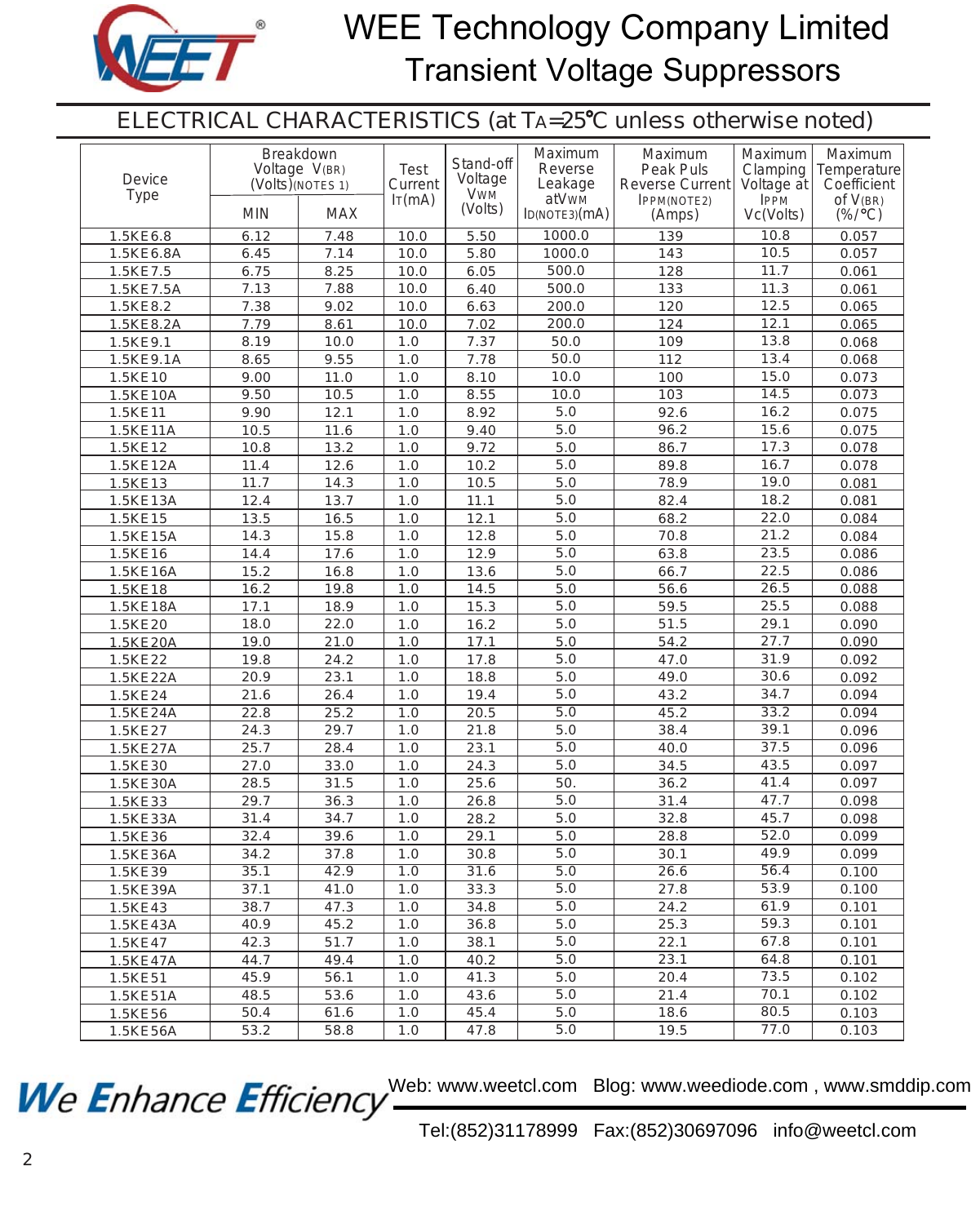

# WEE Technology Company Limited Transient Voltage Suppressors

ELECTRICAL CHARACTERISTICS (at TA=25°C unless otherwise noted)

| Device<br><b>Type</b> |            | Breakdown<br>Voltage V(BR)<br>$(Volts)$ (NOTES 1) | Test<br>Current<br>Tr(mA) | Stand-off<br>Voltage<br><b>VWM</b><br>(Volts) | Maximum<br>Reverse<br>Leakage<br>atVwM | Maximum<br>Peak Puls<br><b>Reverse Current</b><br>IPPM(NOTE2) | Maximum<br>Clamping<br>Voltage at<br><b>IPPM</b> | Maximum<br>Temperature<br>Coefficient<br>of $V(BR)$ |
|-----------------------|------------|---------------------------------------------------|---------------------------|-----------------------------------------------|----------------------------------------|---------------------------------------------------------------|--------------------------------------------------|-----------------------------------------------------|
|                       | <b>MIN</b> | <b>MAX</b>                                        |                           |                                               | ID(NOTE3)(mA)                          | (Amps)                                                        | Vc(Volts)                                        | $(\frac{\%}{\circ}C)$                               |
| 1.5KE62               | 55.8       | 66.8                                              | 1.0                       | 50.2                                          | 5.0                                    | 16.9                                                          | 89.0                                             | 0.104                                               |
| 1.5KE62A              | 58.9       | 65.1                                              | 1.0                       | 53.0                                          | 5.0                                    | 17.6                                                          | 85.0                                             | 0.104                                               |
| 1.5KE68               | 61.2       | 74.8                                              | 1.0                       | 55.1                                          | 5.0                                    | 15.3                                                          | 98.0                                             | 0.104                                               |
| 1.5KE68A              | 64.6       | 71.4                                              | 1.0                       | 58.1                                          | 5.0                                    | 16.3                                                          | 92.0                                             | 0.104                                               |
| 1.5KE75               | 67.5       | 82.5                                              | 1.0                       | 60.7                                          | 5.0                                    | 13.9                                                          | 108                                              | 0.105                                               |
| 1.5KE75A              | 71.3       | 78.8                                              | 1.0                       | 64.1                                          | 5.0                                    | 14.6                                                          | 103                                              | 0.105                                               |
| 1.5KE82               | 73.8       | 90.2                                              | 1.0                       | 66.4                                          | 5.0                                    | 12.7                                                          | 118                                              | 0.105                                               |
| 1.5KE82A              | 77.9       | 86.1                                              | 1.0                       | 70.1                                          | 5.0                                    | 13.3                                                          | 113                                              | 0.105                                               |
| 1.5KE91               | 81.9       | 100                                               | 1.0                       | 73.7                                          | 5.0                                    | 11.5                                                          | 131                                              | 0.106                                               |
| 1.5KE91A              | 86.5       | 95.5                                              | 1.0                       | 77.8                                          | 5.0                                    | 12.0                                                          | 125                                              | 0.106                                               |
| 1.5KE100              | 90.0       | 110                                               | 1.0                       | 81.0                                          | 5.0                                    | 10.4                                                          | 144                                              | 0.106                                               |
| 1.5KE100A             | 95.0       | 105                                               | 1.0                       | 85.5                                          | 5.0                                    | 10.9                                                          | 137                                              | 0.106                                               |
| 1.5KE110              | 99.0       | 121                                               | 1.0                       | 89.2                                          | 5.0                                    | 9.5                                                           | 158                                              | 0.107                                               |
| 1.5KE110A             | 105        | 116                                               | 1.0                       | 94.0                                          | 5.0                                    | 9.9                                                           | 152                                              | 0.107                                               |
| 1.5KE120              | 108        | 132                                               | 1.0                       | 97.2                                          | 5.0                                    | 8.7                                                           | 173                                              | 0.107                                               |
| 1.5KE120A             | 114        | 126                                               | 1.0                       | 102                                           | 5.0                                    | 9.1                                                           | 165                                              | 0.107                                               |
| 1.5KE130              | 117        | 143                                               | 1.0                       | 105                                           | 5.0                                    | $\overline{8.0}$                                              | 187                                              | 0.107                                               |
| 1.5KE130A             | 124        | 137                                               | 1.0                       | 111                                           | 5.0                                    | 8.4                                                           | 179                                              | 0.107                                               |
| 1.5KE150              | 135        | 165                                               | 1.0                       | 121                                           | 5.0                                    | 7.0                                                           | 215                                              | 0.108                                               |
| 1.5KE150A             | 143        | 158                                               | 1.0                       | 128                                           | 5.0                                    | 7.2                                                           | 207                                              | 0.108                                               |
| 1.5KE160              | 144        | 176                                               | 1.0                       | 130                                           | 5.0                                    | 6.5                                                           | 230                                              | 0.108                                               |
| 1.5KE160A             | 152        | 168                                               | 1.0                       | 136                                           | 5.0                                    | 6.8                                                           | 219                                              | 0.108                                               |
| 1.5KE170              | 153        | 187                                               | 1.0                       | 138                                           | 5.0                                    | 6.1                                                           | 244                                              | 0.108                                               |
| 1.5KE170A             | 162        | 179                                               | 1.0                       | 145                                           | 5.0                                    | 6.4                                                           | 234                                              | 0.108                                               |
| 1.5KE180              | 162        | 198                                               | 1.0                       | 146                                           | 5.0                                    | 5.8                                                           | 258                                              | 0.108                                               |
| 1.5KE180A             | 171        | 189                                               | 1.0                       | 154                                           | 5.0                                    | 6.1                                                           | 246                                              | 0.108                                               |
| 1.5KE200              | 180        | 220                                               | 1.0                       | 162                                           | 5.0                                    | 5.2                                                           | 287                                              | 0.108                                               |
| 1.5KE200A             | 190        | $\overline{210}$                                  | 1.0                       | 171                                           | 5.0                                    | $\overline{5.5}$                                              | 274                                              | 0.108                                               |
| 1.5KE220              | 198        | 242                                               | 1.0                       | 175                                           | 5.0                                    | 4.4                                                           | 344                                              | 0.108                                               |
| 1.5KE220A             | 209        | $\overline{231}$                                  | 1.0                       | 185                                           | 5.0                                    | 4.6                                                           | 328                                              | 0.108                                               |
| 1.5KE250              | 225        | $\overline{275}$                                  | 1.0                       | 202                                           | 5.0                                    | $\overline{4.2}$                                              | 360                                              | 0.110                                               |
| 1.5KE250A             | 237        | 263                                               | 1.0                       | 214                                           | 5.0                                    | 4.4                                                           | 344                                              | 0.110                                               |
| 1.5KE300              | 270        | 330                                               | 1.0                       | 243                                           | 5.0                                    | 3.5                                                           | 430                                              | 0.110                                               |
| 1.5KE300A             | 285        | 315                                               | 1.0                       | 256                                           | 5.0                                    | 3.6                                                           | 414                                              | 0.110                                               |
| 1.5KE350              | 315        | 385                                               | 1.0                       | 284                                           | 5.0                                    | 3.0                                                           | 504                                              | 0.110                                               |
| 1.5KE350A             | 332        | 368                                               | 1.0                       | 300                                           | 5.0                                    | 3.1                                                           | 482                                              | 0.110                                               |
| 1.5KE400              | 360        | 440                                               | 1.0                       | 324                                           | 5.0                                    | $\overline{2.6}$                                              | 574                                              | 0.110                                               |
| 1.5KE400A             | 380        | 420                                               | 1.0                       | $\overline{342}$                              | 5.0                                    | 2.7                                                           | 548                                              | 0.110                                               |
| 1.5KE440              | 396        | 484                                               | 1.0                       | 356                                           | 5.0                                    | 2.4                                                           | 631                                              | 0.110                                               |
| 1.5KE440A             | 418        | 462                                               | 1.0                       | 376                                           | 5.0                                    | $\overline{2.5}$                                              | 602                                              | 0.110                                               |

NOTES:

1.V(BR)measured after IT applied for 300ms,IT=square wave pulse or equivalent

2.Surge current waveform per Fig.3 and derated per Fig.2

3.For bidirectional types having VWM of 10 volts and less,the ID linit is doubled

4.All items and symbols are consistent with ANSI/IEEE C62.35

We Enhance Efficiency

Web: www.weetcl.com Blog: www.weediode.com , www.smddip.com